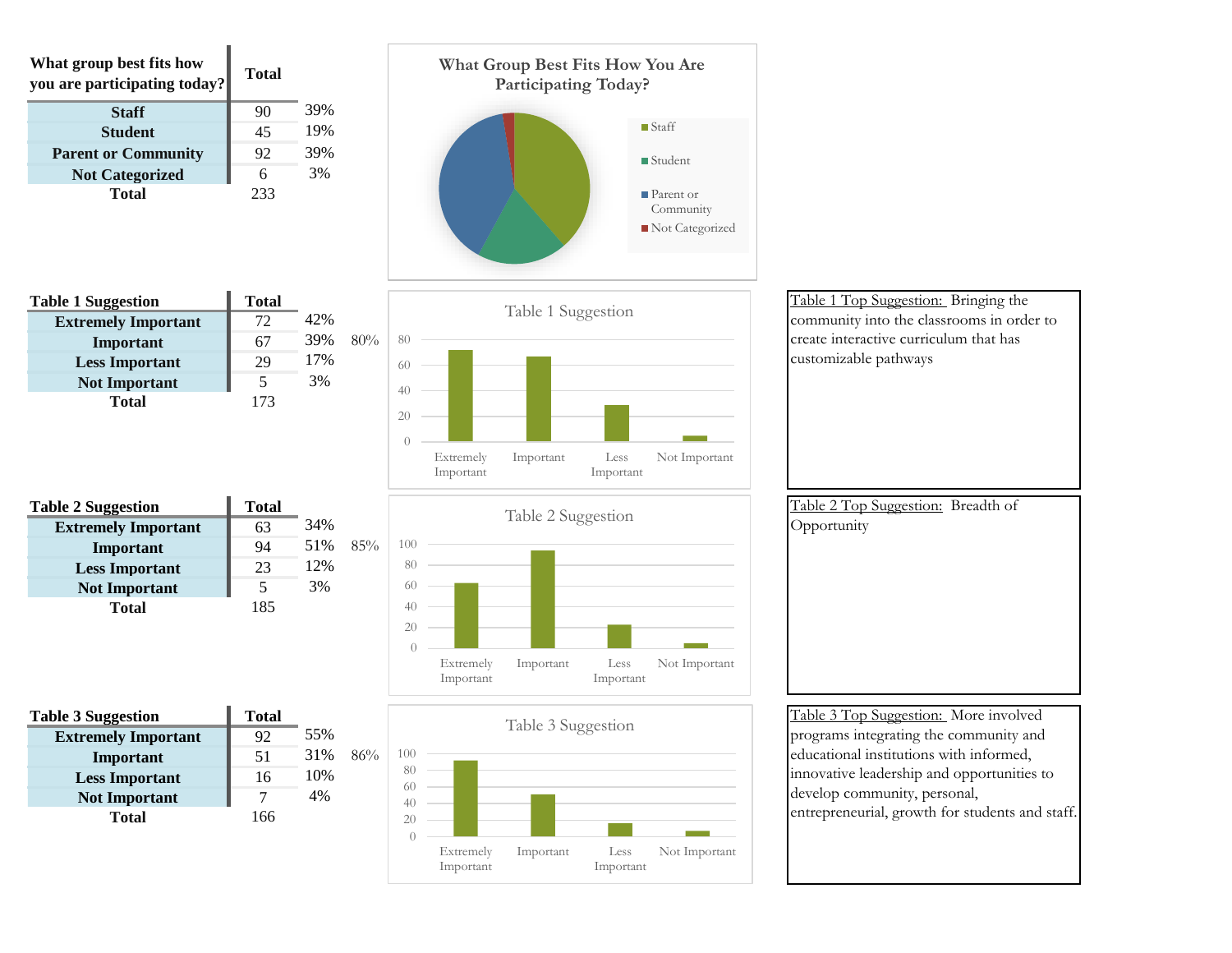| <b>Table 4 Suggestion</b>  | <b>Total</b> |     |        |
|----------------------------|--------------|-----|--------|
| <b>Extremely Important</b> | 85           | 45% |        |
| Important                  | 50           | 26% | $71\%$ |
| <b>Less Important</b>      | 47           | 25% |        |
| <b>Not Important</b>       |              | 4%  |        |
| Total                      | 189          |     |        |



Table 4 Top Suggestion: We need to do a better job at transitions from elementary to middle school and middle school to high school.Engaging student's through core classes so student understand the importance of core classes.

| <b>Table 5 Suggestion</b>  | <b>Total</b> |     |        |
|----------------------------|--------------|-----|--------|
| <b>Extremely Important</b> | 83           | 49% |        |
| Important                  | 61           | 36% | $84\%$ |
| <b>Less Important</b>      | 25           | 15% |        |
| <b>Not Important</b>       | 2            | 1%  |        |
| <b>Total</b>               | 171          |     |        |
|                            |              |     |        |



Table 5 Top Suggestion: Personalization of learning and growth (i.e. streaming, student driven, choice), in a flexible learning environment (i.e. classroom, onlinecommunities, community, natural world, other schools)

| <b>Table 6 Suggestion</b>  | <b>Total</b> |     |     |
|----------------------------|--------------|-----|-----|
| <b>Extremely Important</b> | 82           | 46% |     |
| Important                  | 61           | 34% | 80% |
| <b>Less Important</b>      | 33           | 18% |     |
| <b>Not Important</b>       | 3            | 2%  |     |
| <b>Total</b>               | 179          |     |     |
|                            |              |     |     |



Table 6 Top Suggestion: More global awareness and opportunities to apply knowledge in different environments and with different processes such as fast-track learning that is hands on/academic/extracurricular.

Table 7 Suggestion **Total Extremely Important** 65 40% **Important** 68 42% 82% Less Important 28 17% **Not Important** 2 1% **Total** 163 40 60 80



Table 7 Top Suggestion: variety of learning activities that addresses the physical, intellectual, emotional and social development of all students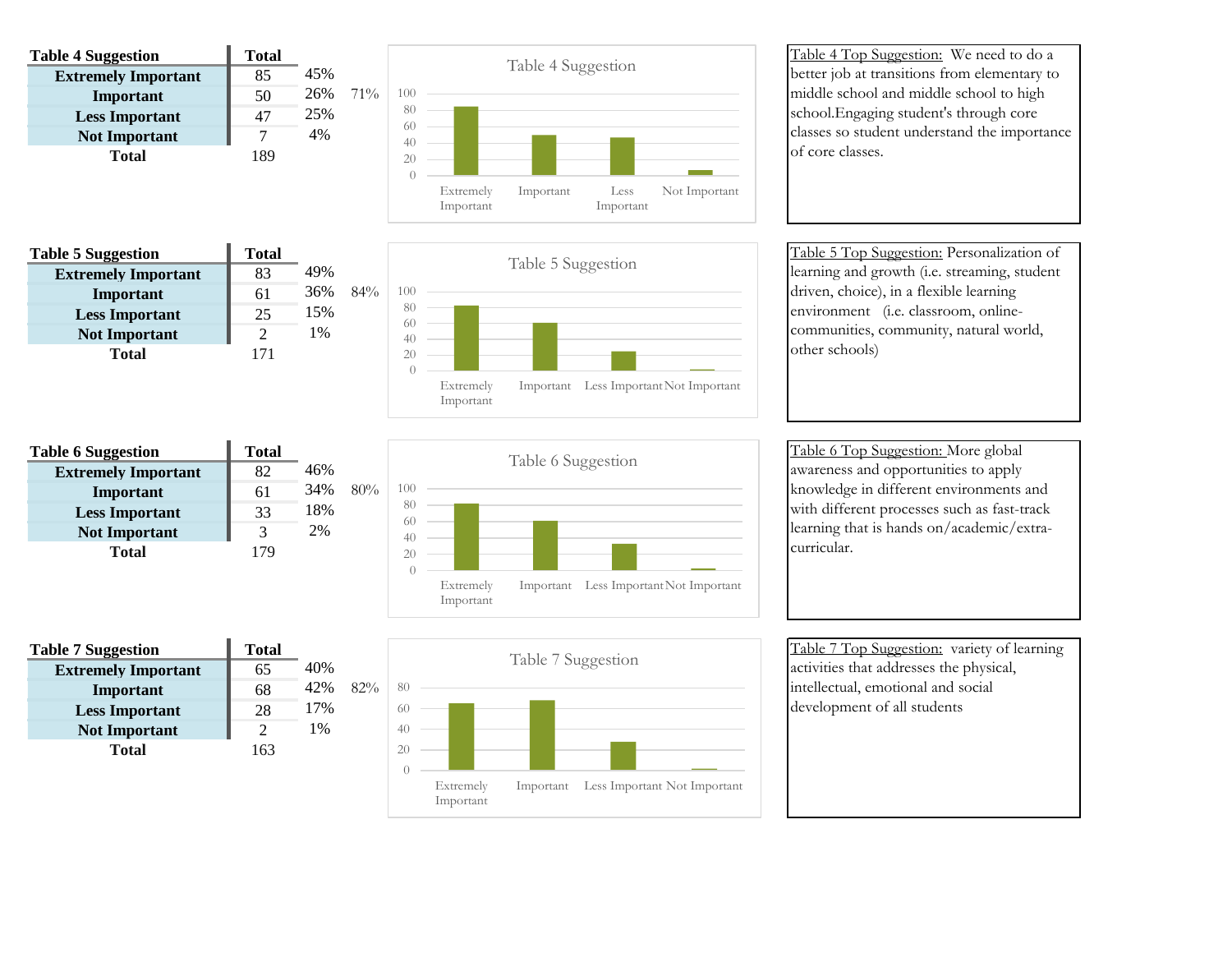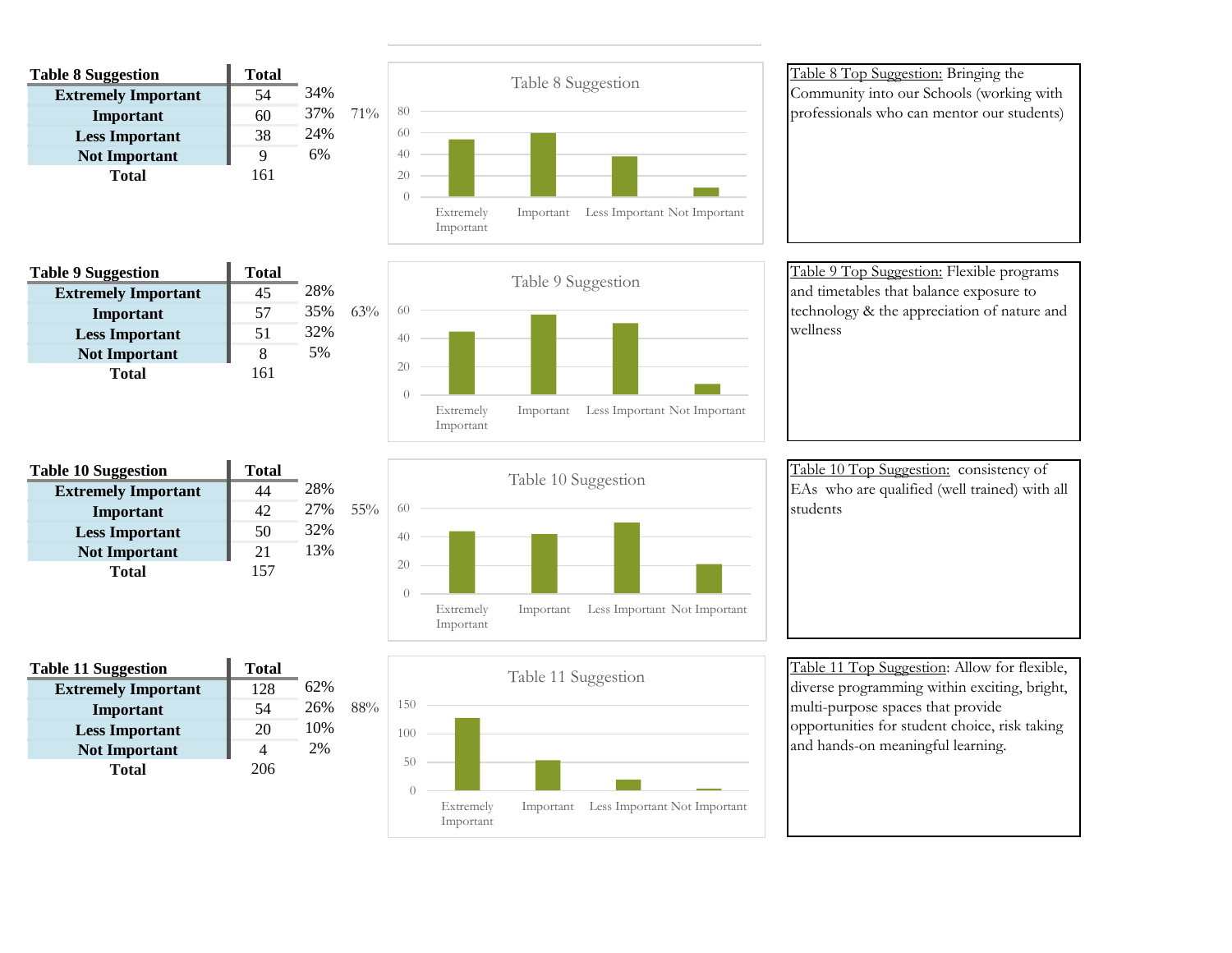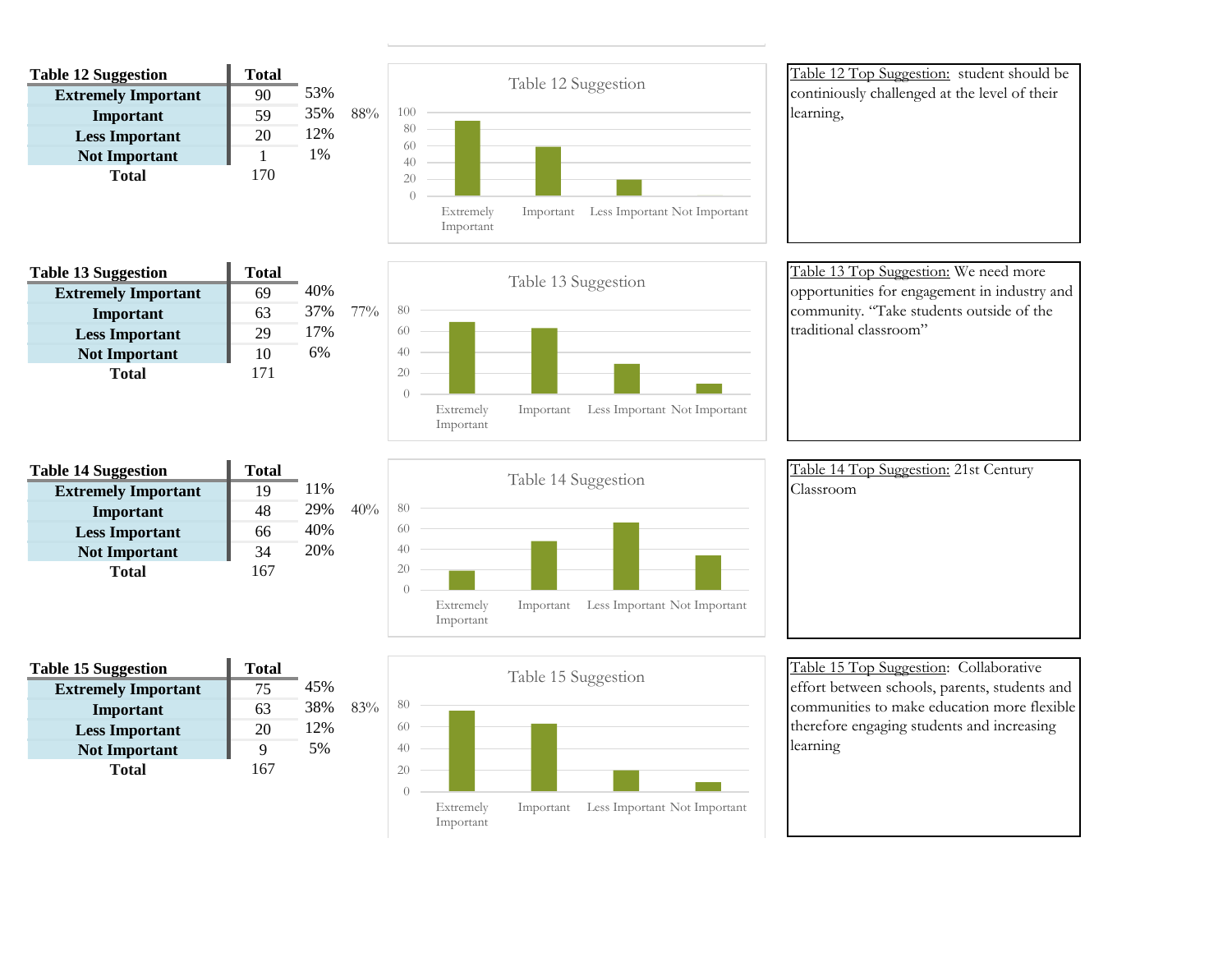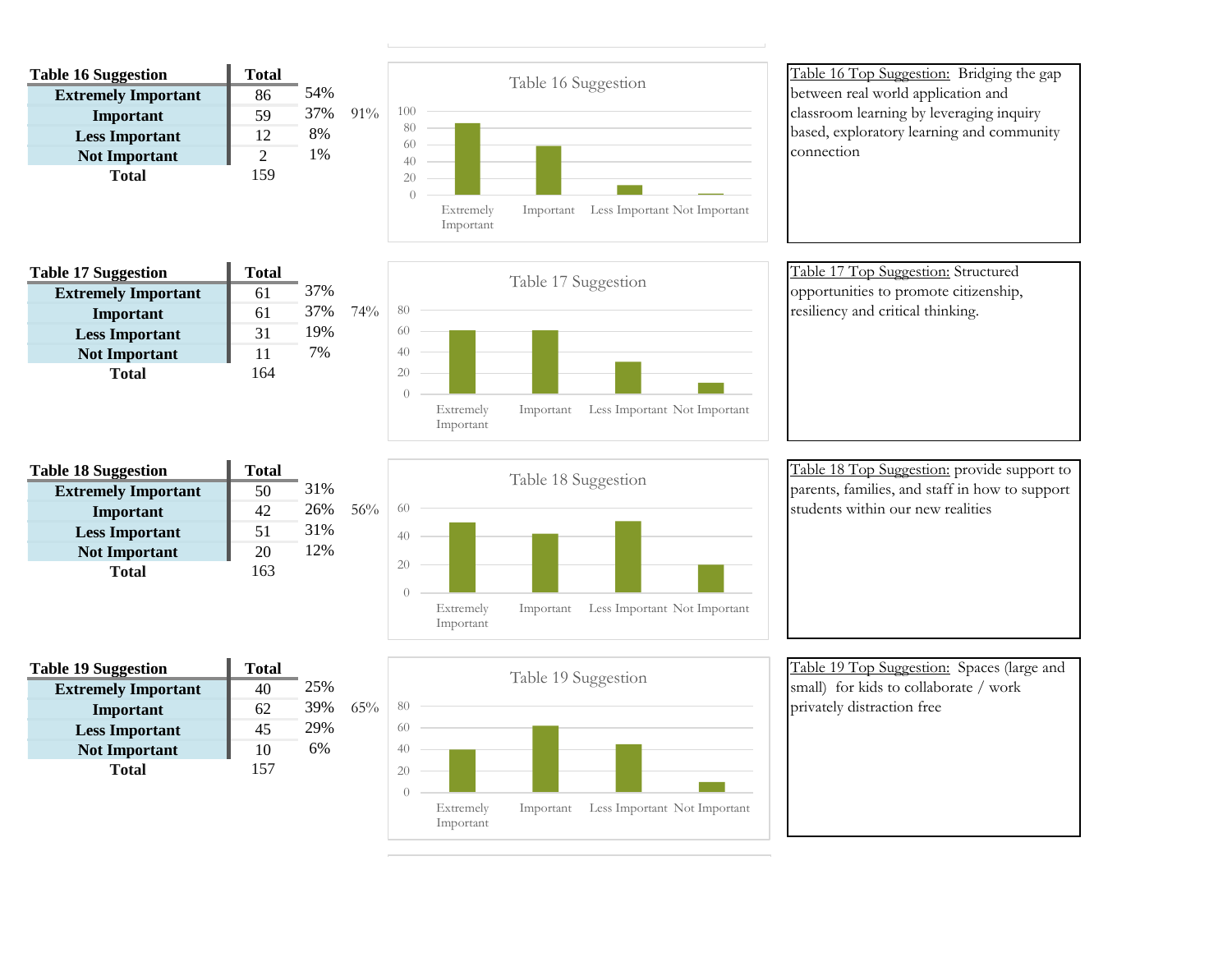

![](_page_5_Figure_1.jpeg)

![](_page_5_Figure_2.jpeg)

activities/options/dual credit/job shadowing

to drive their own learning.